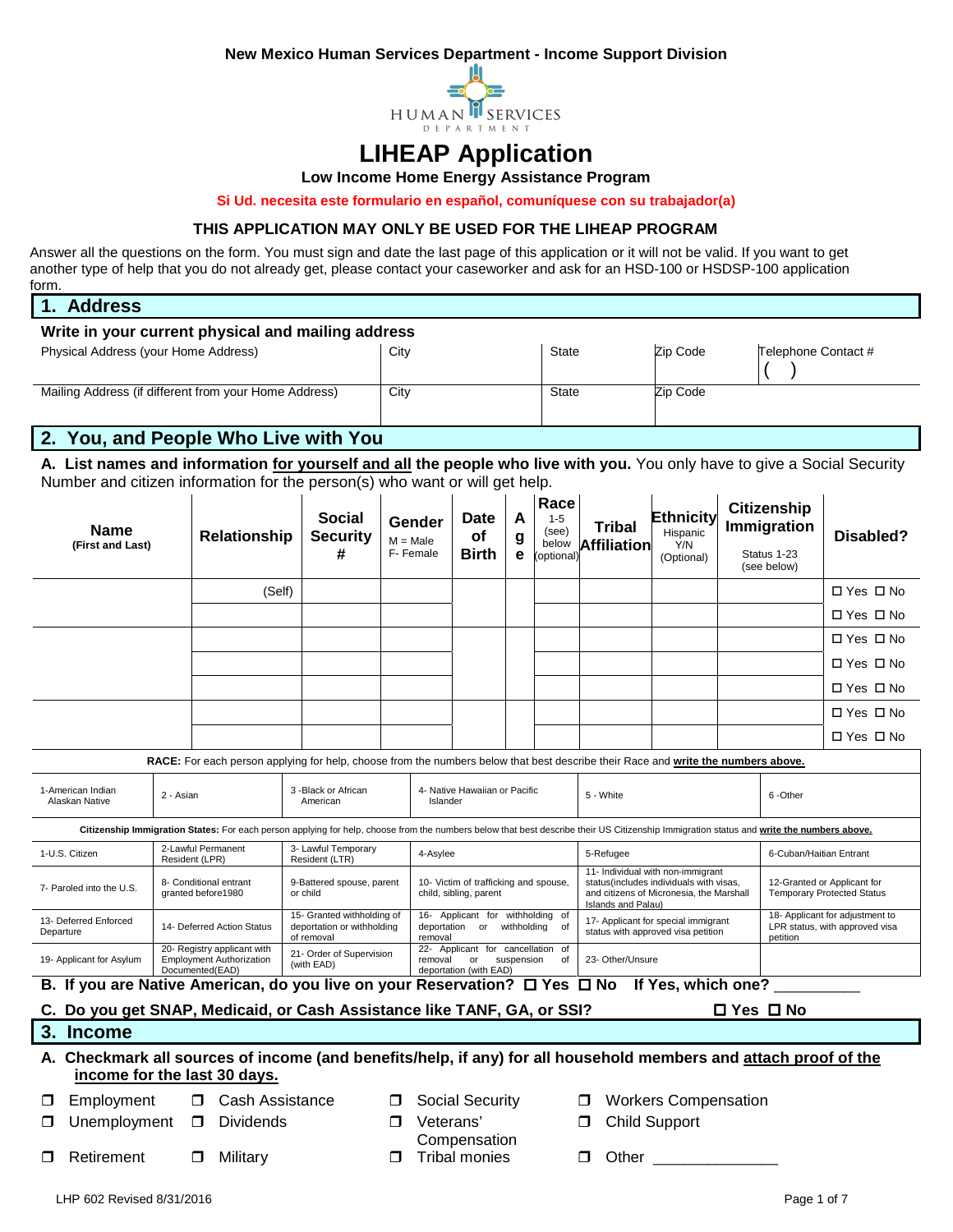### **B. Tell us about the income for each person who lives in your home:**

| Person with Income                                                                                                                                     | <b>Income From?</b>                                                                                                                                                                                                                                                                | \$ Amount<br>(Before Taxes)<br>$\mathcal{S}$ | <b>How Often?</b><br>Weekly, Biweekly, Monthly, Semi-Monthly                                                                       |
|--------------------------------------------------------------------------------------------------------------------------------------------------------|------------------------------------------------------------------------------------------------------------------------------------------------------------------------------------------------------------------------------------------------------------------------------------|----------------------------------------------|------------------------------------------------------------------------------------------------------------------------------------|
|                                                                                                                                                        |                                                                                                                                                                                                                                                                                    | $\mathbb{S}$                                 |                                                                                                                                    |
|                                                                                                                                                        |                                                                                                                                                                                                                                                                                    | \$                                           |                                                                                                                                    |
|                                                                                                                                                        |                                                                                                                                                                                                                                                                                    | \$                                           |                                                                                                                                    |
| 4. Home Heating or Cooling                                                                                                                             |                                                                                                                                                                                                                                                                                    |                                              |                                                                                                                                    |
| A. What do you pay for your home?                                                                                                                      |                                                                                                                                                                                                                                                                                    |                                              |                                                                                                                                    |
| $\Box$ Public Housing $-$ \$0 rent                                                                                                                     | $\Box$ Public Housing $-1$ pay rent                                                                                                                                                                                                                                                |                                              | $\Box$ Renting – Not Public Housing<br>□ Home Owner                                                                                |
| $\Box$ Living with Others $-\$0$ rent                                                                                                                  | $\Box$ Living with Others $-1$ pay rent                                                                                                                                                                                                                                            |                                              | $\Box$ Other $\Box$                                                                                                                |
| B. Do you need LIHEAP for:  D Heating                                                                                                                  | or                                                                                                                                                                                                                                                                                 | $\Box$ Cooling                               |                                                                                                                                    |
| □ Propane/Butane<br>$\Box$ Electric                                                                                                                    | □ Natural Gas<br>$\Box$ Wood<br>$\Box$ Coal                                                                                                                                                                                                                                        |                                              | C. Please choose one heating or cooling energy bill that you want help with and attach proof of the expense.                       |
| □ Furnace/boiler/heat system does not work<br>□ I am out of fuel (propane, wood, pellets, coal, oil)<br>$\Box$ I need money for a utility/fuel deposit | D. Do you have an energy emergency? $\Box$ Yes $\Box$ No<br>If Yes, check any of the items listed below that apply to you today.<br>□ I have less than 10% fuel left (propane, wood, pellets, coal, oil)<br>□ Disconnected - my fuel supplier has ALREADY turned off my service(s) |                                              | □ Disconnection Notice - my fuel supplier has NOT turned off my service(s), but said they will if I can not pay for the service(s) |
|                                                                                                                                                        | E. Is the energy emergency life-threatening?                                                                                                                                                                                                                                       | □ Yes □ No                                   |                                                                                                                                    |
|                                                                                                                                                        | F. Do you get subsidized help for this energy bill? $\Box$ Yes $\Box$ No                                                                                                                                                                                                           |                                              |                                                                                                                                    |
|                                                                                                                                                        | G. Do you pay for this energy bill as part of your rent payment? $\Box$ Yes                                                                                                                                                                                                        |                                              | $\Box$ No                                                                                                                          |
|                                                                                                                                                        |                                                                                                                                                                                                                                                                                    |                                              | H. What is the name of the energy company, fuel provider, or landlord that you pay? ______________________                         |
|                                                                                                                                                        |                                                                                                                                                                                                                                                                                    |                                              | I. If this energy bill is not in your name, what is the customer's name on the account? ______________________                     |
|                                                                                                                                                        |                                                                                                                                                                                                                                                                                    |                                              |                                                                                                                                    |
|                                                                                                                                                        |                                                                                                                                                                                                                                                                                    |                                              | K. How much was your highest monthly bill in the last 12 months? \$                                                                |
|                                                                                                                                                        | cooling fuel provider unless they do not accept LIHEAP payments.                                                                                                                                                                                                                   |                                              | **Please provide a copy of your bill or receipts for fuel. If eligible HSD will send your payment to your heating or               |
|                                                                                                                                                        | 5. Main Home Heating Usage *You must fill out this part to get LIHEAP.                                                                                                                                                                                                             |                                              |                                                                                                                                    |
|                                                                                                                                                        |                                                                                                                                                                                                                                                                                    |                                              | A. What is your main heat source? (This is the fuel used to run the main heat sources for the home.) Choose one:                   |
| □ Same as above in Section 4<br>(If checked, skip Sections 5E-5H)                                                                                      | □ Natural Gas<br>$\Box$ Wood<br>$\Box$ Coal                                                                                                                                                                                                                                        |                                              | $\Box$ Electric<br>□Propane/Butane                                                                                                 |
|                                                                                                                                                        | B. If you do not use any other energy than what you need LIHEAP help with, check this box: $\Box$                                                                                                                                                                                  |                                              | Explain why: Homeless Rural Area No Utilities Available Dther___________________                                                   |
|                                                                                                                                                        | C. Is this a meter shared with another home?                                                                                                                                                                                                                                       | $\Box$ Yes $\Box$ No                         |                                                                                                                                    |
|                                                                                                                                                        | D. Is there a business use on this account? $\Box$ Yes                                                                                                                                                                                                                             | $\square$ No                                 |                                                                                                                                    |
|                                                                                                                                                        |                                                                                                                                                                                                                                                                                    |                                              | E. What is the name of the energy company, fuel provider, or landlord that you pay? ______________________                         |
|                                                                                                                                                        |                                                                                                                                                                                                                                                                                    |                                              | F. If this energy bill is not in your name, what is the customer's name on the account? __________________                         |
|                                                                                                                                                        |                                                                                                                                                                                                                                                                                    |                                              |                                                                                                                                    |
|                                                                                                                                                        | H. How much do you pay for fuel each year? \$                                                                                                                                                                                                                                      |                                              |                                                                                                                                    |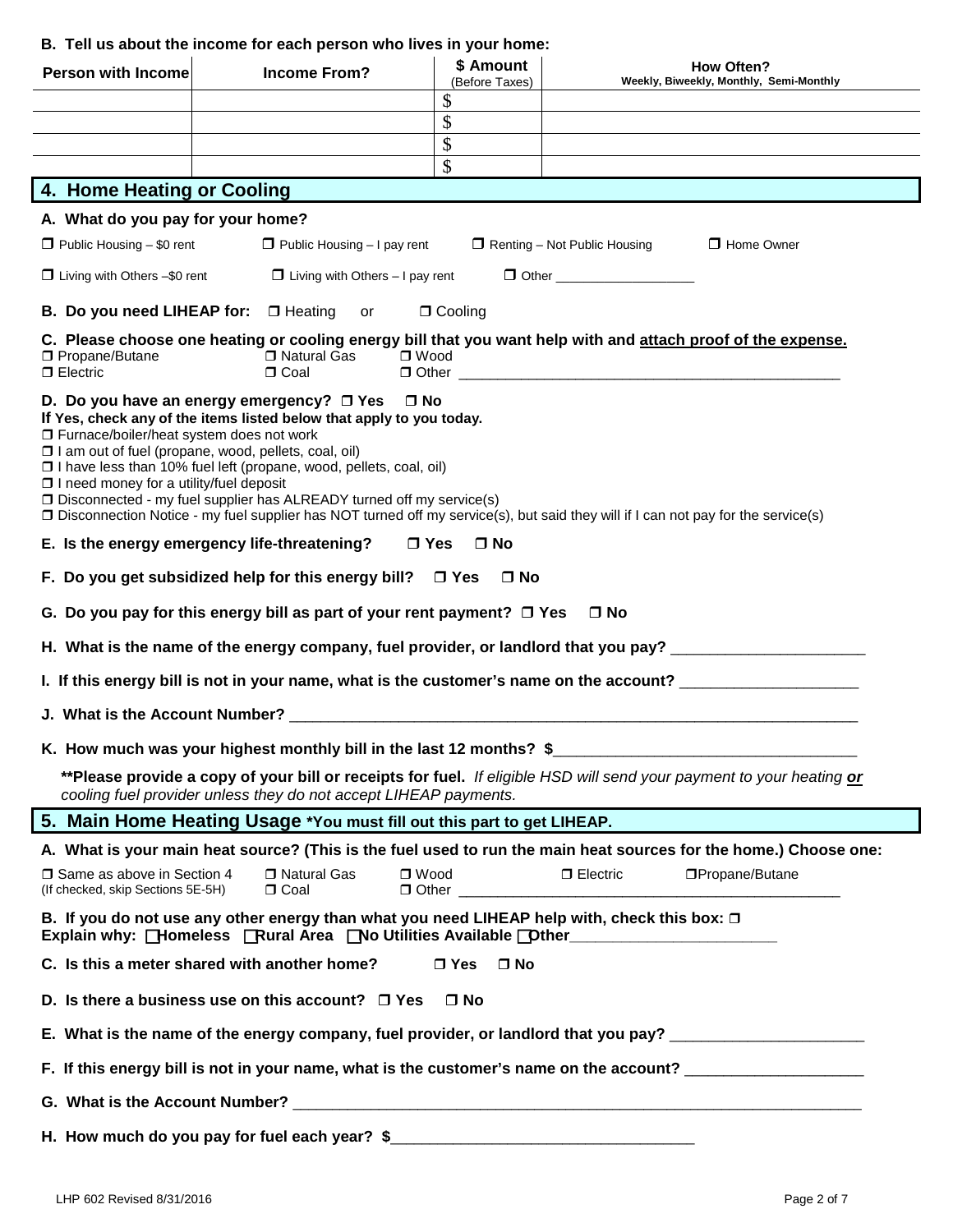#### **6. Electric Information**

**A. Do you have an electric account? Yes No If No, why? Homeless Rural Area No Utilities Available Other\_\_\_\_\_\_\_\_\_\_\_** 

**If yes, please complete the section below. If your heating source in Section 5 is Electric or you selected "NO" above, DO NOT complete the section below:**

- **B.** Is this a meter shared with another home? □ Yes □ No
- **C. Is there a business use on this account? Yes No**
- **D. What is the name of the energy company, fuel provider, or landlord that you pay?** \_\_\_\_\_\_\_\_\_\_\_\_\_\_\_\_\_\_\_\_\_\_\_\_\_
- **E.** If this energy bill is not in your name, what is the customer's name on the account?
- **F. What is the Account Number?** \_\_\_\_\_\_\_\_\_\_\_\_\_\_\_\_\_\_\_\_\_\_\_\_\_\_\_\_\_\_\_\_\_\_\_\_\_\_\_\_\_\_\_\_\_\_\_\_\_\_\_\_\_\_\_\_\_\_\_\_\_\_\_\_\_\_\_\_\_\_\_\_\_
- G. How much do you pay for fuel each year? \$

#### **7. Telephone Assistance**

**If you can get LIHEAP, you may also be able to pay less (get a discount) for telephone from one telephone company. Not all telephone companies offer this discount. Please contact your telephone company for more details.**

#### **8. Your Signature**

#### **You must sign this form to make this application valid. Your application will not be processed unless signed**

- I have given HSD true, correct and complete information
- I understand that making false statements or hiding information could mean state and federal penalties and denial of assistance
- I will give proof of things I report to HSD. If I cannot get proof, I know that I can ask HSD to help me and I will let HSD contact other people, and companies to get proof
- I will let HSD give limited information to approved agencies which provide other energy/weatherization help for which I may be eligible
- I will let HSD give limited information to my heating, cooling, and telephone service providers in order to provide federal and state benefits
- I understand that if I receive benefits I am not eligible for, that I may have to pay HSD back for those benefits
- I know that HSD will check the information that I give. HSD may use computers to check the information on this form
- I understand that by providing the account numbers for my household energy supplier(s) I am authorizing the energy provider(s) to provide details about the account and energy use to HSD for the purpose of eligibility and determination of this and future application, benefit determination, and program evaluation and analysis
- I understand that by providing application information I am authorizing HSD and its authorized agents to share and report the data provided against federal, state, county, energy provider, employer and landlord databases or records
- I understand if eligible for energy assistance benefits, I may be referred to other residential energy programs
- I understand the information collected on this form may be disclosed to energy programs operating under HSD. HSD may share and use information collected for purposes of referral, research, evaluation and analysis
- I understand that my utility companies will not have control over the data disclosed pursuant to this consent, and will not be responsible for monitoring or taking steps to ensure that HSD maintains the confidentiality of the data or uses the data as authorized

#### **I agree under penalty of perjury that the statements I made about persons in my home, income, and all other information I have given HSD are true and correct.**

**►** Sign Here  $\mathsf{X}$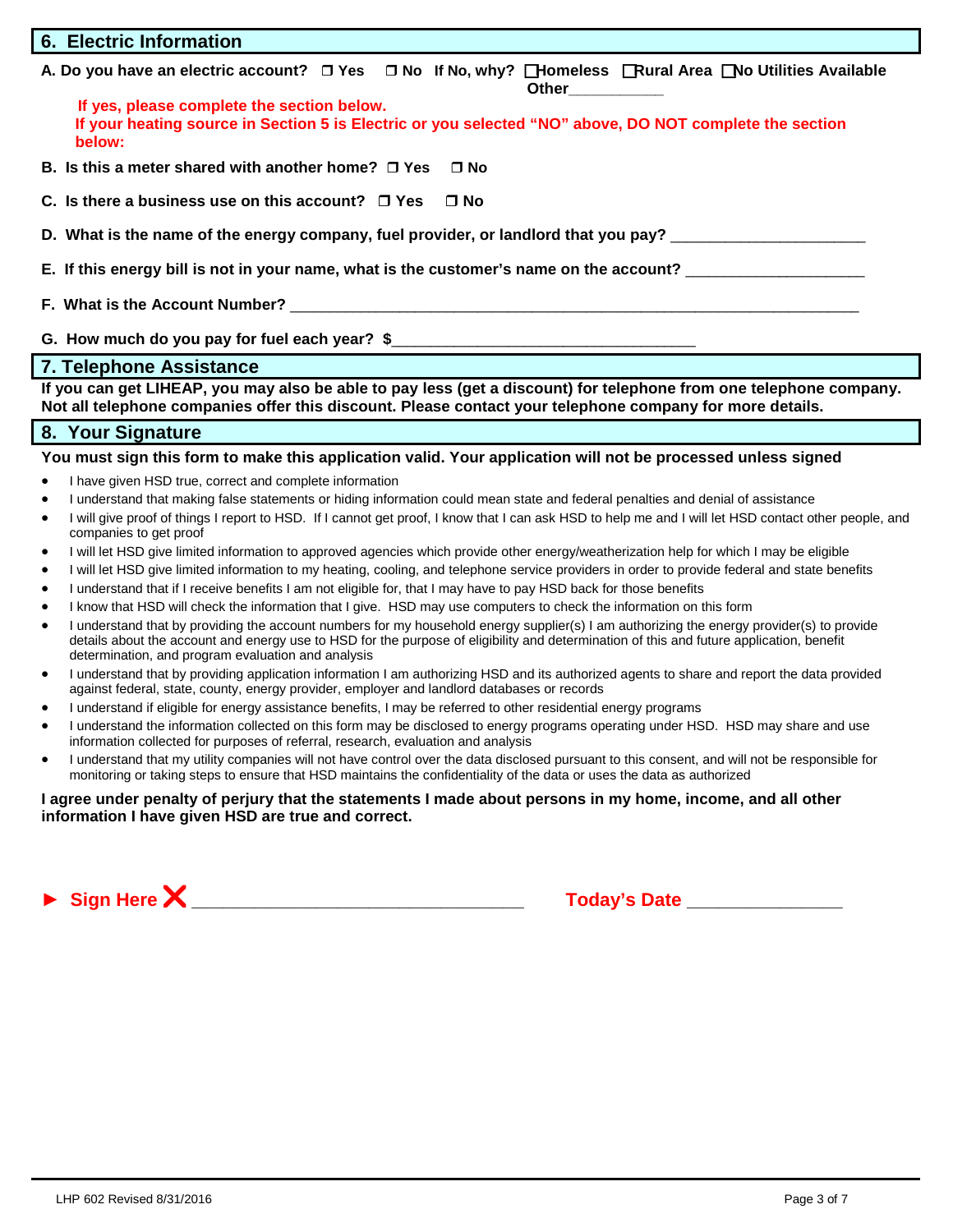#### **You Can Register to Vote Here**

**If YOU are NOT registered to vote where you live now, Would you like to register to vote here today?** (Please check one) **Yes No IF YOU DO NOT CHECK EITHER BOX, YOU WILL BE CONSIDERED TO HAVE DECIDED NOT TO REGISTER TO VOTE AT THIS TIME.**

The NATIONAL VOTER REGISTRATION ACT provides you with the opportunity to register to vote at this location. If you would like help in filling out a voter registration application form, we will help you. The decision whether to seek or accept help is yours. You may fill out the application form in private.

**IMPORTANT: Applying to register or declining to register to vote WILL NOT AFFECT the amount of assistance that you will be provided by this agency.** 

| Signature | -<br>Date |
|-----------|-----------|
|           |           |

**CONFIDENTIALITY:** Whether you decide to register to vote or not, your decision will remain confidential. **IF YOU BELIEVE THAT SOMEONE HAS INTERFERED** with your right to register or to decline to register to vote, or your right to privacy in deciding whether to register or in applying to register to vote, or your right to choose your own political party or other political preference, you may file a complaint with the Office of the Secretary of State, 419 State Capital, Santa Fe, NM, 87503 (phone: 1-800-477-3632). (12/01/09)

## **Drop off your signed application at your local Income Support Division (ISD) office or mail it to:**

Central ASPEN Scanning Area (CASA) PO BOX 830 Bernalillo, NM 87004 or Fax to 1-855-804-8960 **or You may apply for LIHEAP help online at:** *[www.yes.state.nm.us](http://www.yes.state.nm.us/)*

**If you have questions regarding LIHEAP call our Customer Service Center at 1-800-283-4465**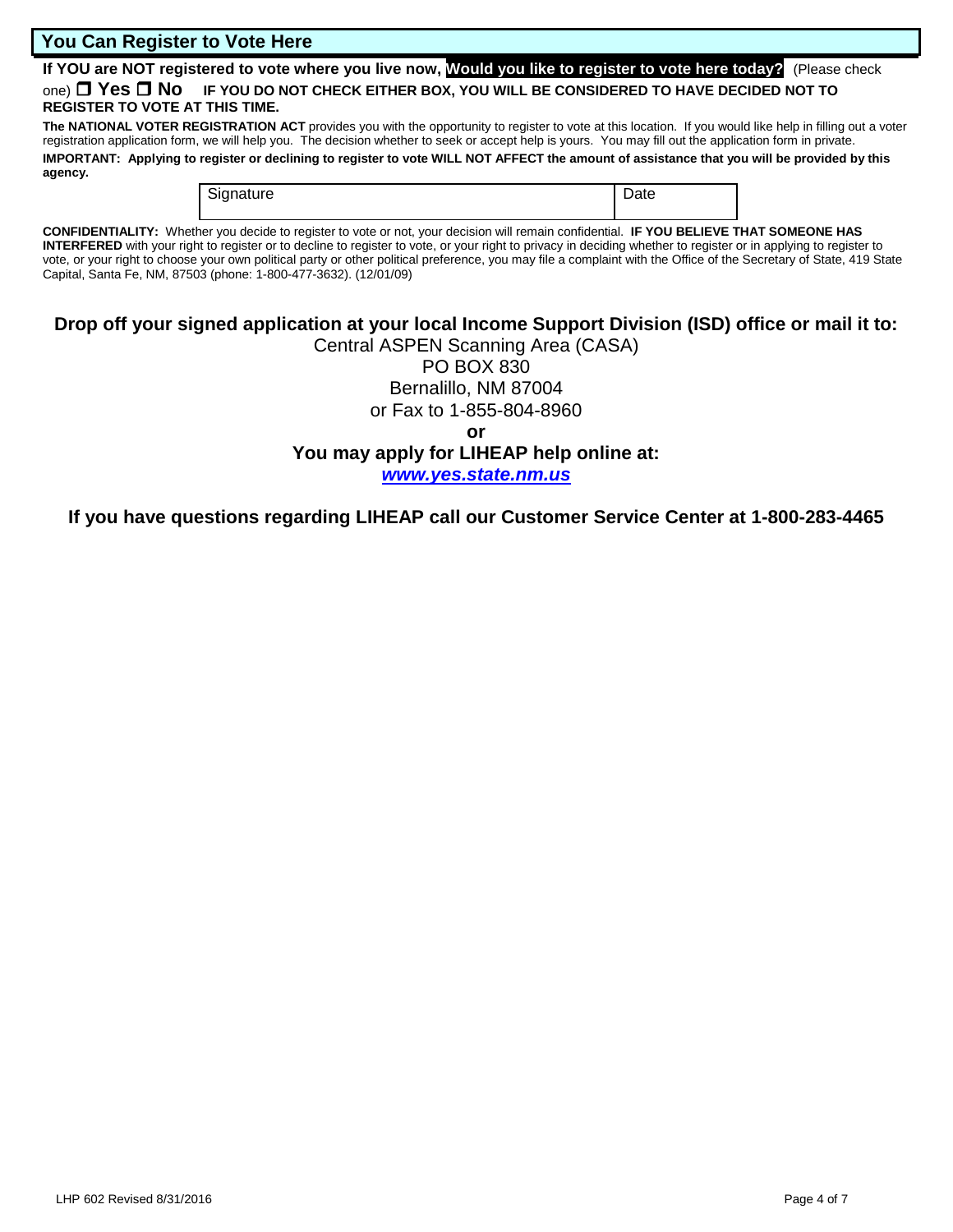## **Notice of Rights**



**Special Needs Information** If you are a person with a disability and you require this information in an alternative format, or require a special accommodation to participate in any public hearing, program or services, please contact the Human Services Department, American Disabilities Act (ADA) coordinator at (505) 827-7701 or through the New Mexico Relay System TDD at (800) 659-8331 or by dialing 711. The Department requests at least 10 days advance notice to provide requested alternative formats and special accommodations. (Revised 09/15/14)

#### **Your Civil Rights Nondiscrimination Statement**

This institution is prohibited from discriminating on the basis of race, color, national origin, disability, age, sex and in some cases religion or political beliefs.

The U.S. Department of Agriculture also prohibits discrimination based on race, color, national origin, sex, religious creed, disability, age, political beliefs or reprisal or retaliation for prior civil rights activity in any program or activity conducted or funded by USDA.

Persons with disabilities who require alternative means of communication for program information (e.g. Braille, large print, audiotape, American Sign Language, etc.), should contact the Agency (State or local) where they applied for benefits. Individuals who are deaf, hard of hearing or have speech disabilities may contact USDA through the Federal Relay Service at (800) 877-8339. Additionally, program information may be made available in languages other than English.

To file a program complaint of discrimination, complete the USDA Program Discrimination Complaint Form, (AD-3027), found online at: [http://www.ascr.usda.gov/complaint\\_filing\\_cust.html,](http://www.ascr.usda.gov/complaint_filing_cust.html) and at any USDA office, or write a letter addressed to USDA and provide in the letter all of the information requested in the form. To request a copy of the complaint form, call (866) 632-9992.

Submit your completed form or letter to USDA by:

- (1) mail: U.S. Department of Agriculture Office of the Assistant Secretary for Civil Rights 1400 Independence Avenue, SW Washington, D.C. 20250-9410
- (2) fax: (202) 690-7442; or
- (3) email: program.intake@usda.gov.

For any other information dealing with Supplemental Nutrition Assistance Program (SNAP) issues, persons should either contact the USDA SNAP Hotline Number at (800) 221-5689, which is also in Spanish or call the State Information/Hotline Numbers (click the link for a listing of hotline numbers by State); found online at: http://www.fns.usda.gov/snap/contact\_info/hotlines.htm.

To file a complaint of discrimination regarding a program receiving Federal financial assistance through the U.S. Department of Health and Human Services (HHS), write: HHS Director, Office for Civil Rights, Room 515-F, 200 Independence Avenue, S.W., Washington, D.C. 20201 or call (202) 619-0403 (voice) or (800) 537-7697 (TTY).

This institution is an equal opportunity provider. (Revised 10/14/15)

**To file a complaint** through HSD of discrimination and/or rude treatment regarding a program receiving Federal or State financial assistance, a complaint form is available at the ISD office or you may write to: NM Human Services Department, ISD Civil Rights Director, P.O. Box 2348, Santa Fe, NM 87504-2348 or by fax (505) 827-7241.

#### **Confidentiality**

All information you give to HSD is confidential. This information will be given to HSD employees who need it to manage the programs for which you have applied. Confidential information may also be released to other federal and state agencies. All information will be used to determine eligibility and/or to provide services. (Revised 07/15/14)

LHP 602 Revised 8/31/2016 Page 5 of 7 This information may be given to other Federal and State agencies for official examination, and to law enforcement officials for the purpose of picking up persons fleeing to avoid the law. If you get benefits that you were not eligible for and have to pay them back, this is called a claim. If your household gets a claim against it, the information on this application including all Social Security Numbers, may be given to Federal and State agencies, as well as private claims collection agencies for claims collection action. You only have to give U.S. Citizenship and Social Security Numbers for those household members that you are applying for. You do not need to be a U.S. Citizen to apply.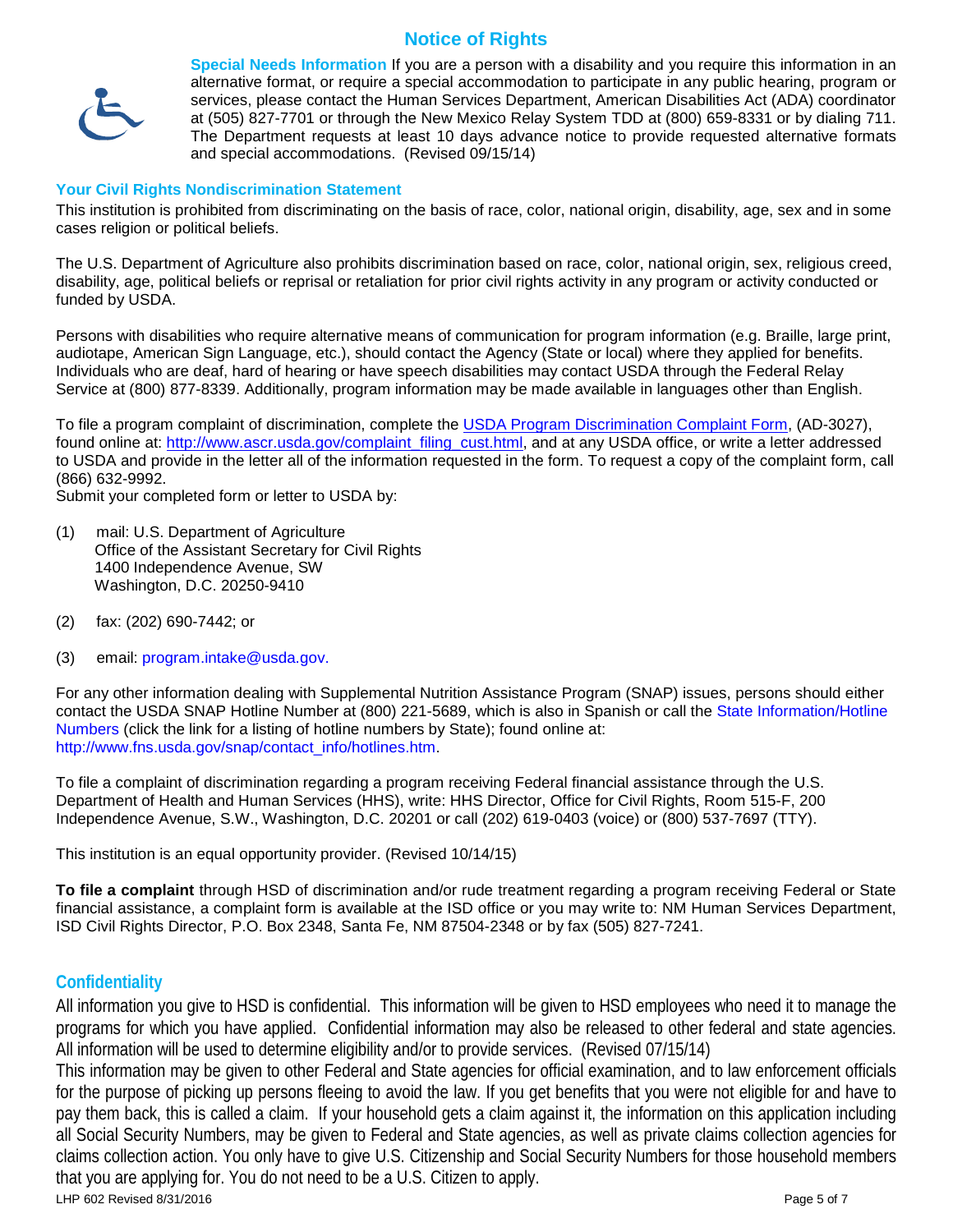Receiving SNAP/food, energy or medical assistance will not prevent you from becoming a lawful permanent resident or U.S. Citizen. Non-citizen immigrants not requesting assistance for themselves, do not need to give immigration status information, Social Security Numbers, or other similar proofs; however, they must give proof of income and things they own because part of their income and things they own may count towards the household's eligibility for assistance. Certain benefits may be available for people without a Social Security Number; ask ISD.

We also check with other agencies, the federal Income and Eligibility Verification Service (IEVS) and The Public Assistance Reporting Information System (PARIS) about the information that you give us. This information may affect your household eligibility and benefit amount.